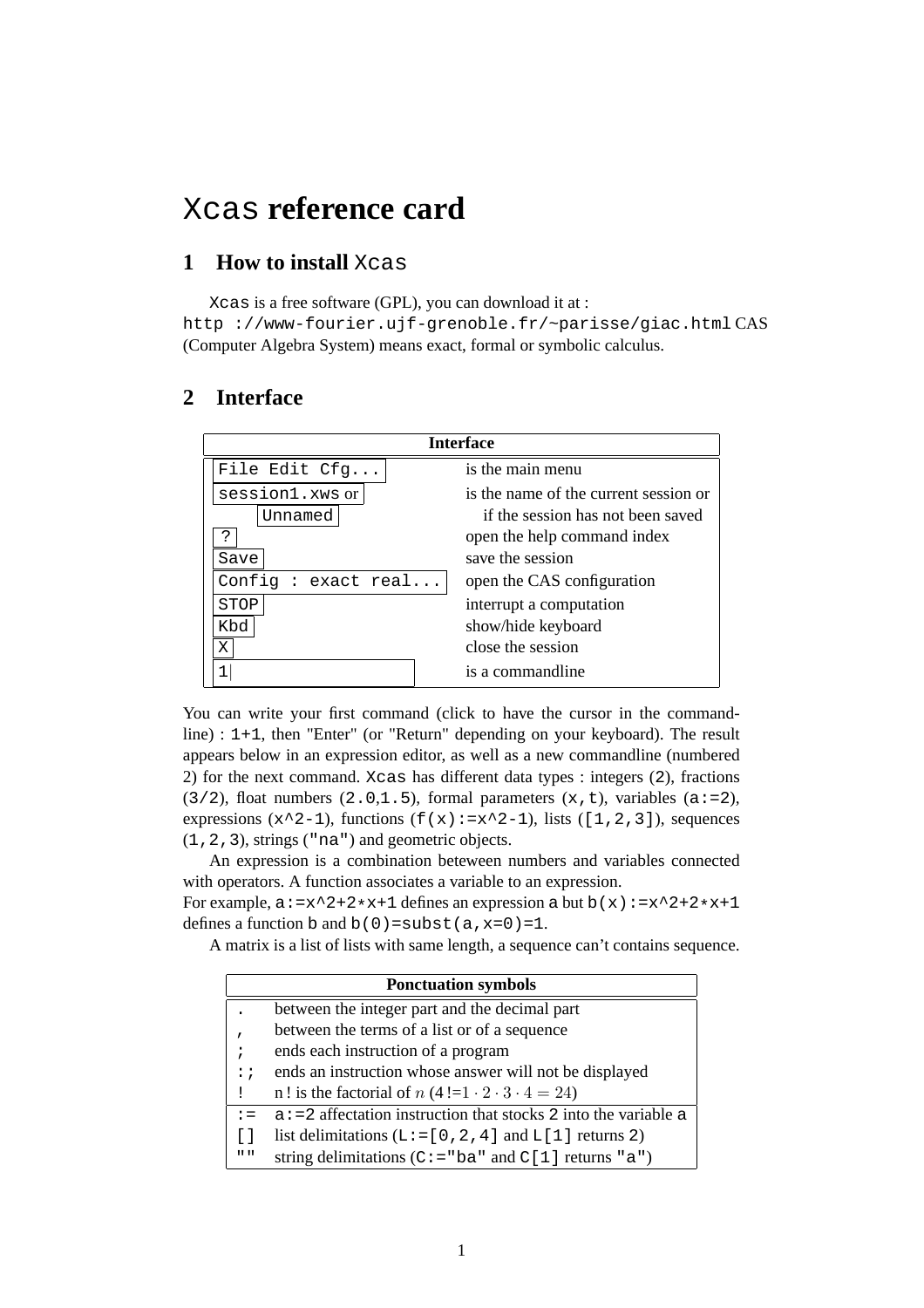### **3 Configurations**

| <b>Configurations</b>     |                                              |  |  |
|---------------------------|----------------------------------------------|--|--|
| Cfg▶CAS config            | open the CAS configuration                   |  |  |
| Cfg▶graph config          | open the default graphic configuration       |  |  |
| Cfg>general configuration | open the general configuration               |  |  |
| $cfg$ (Graph)             | open the configuration of this graphic level |  |  |
| Config $: $               | open the CAS configuration                   |  |  |
| Sheet config:             | open the sheet configuration                 |  |  |

You can change the aspect of the interface and save your changes for the next sessions using the Cfg menu.

### **4 Levels**

Each session is composed of numbered levels which are : command line for cas commands, interactive geometry screen (2-d et 3-d), formal spreadsheet, turtle drawing, programm editor etc...

| <b>Levels</b> |                         |  |  |
|---------------|-------------------------|--|--|
| $Alt+c$       | new comment             |  |  |
| $Alt+d$       | new turtle graphic      |  |  |
| $Alt+e$       | new expression editor   |  |  |
| Alt+g         | new 2-d geometry figure |  |  |
| $Alt+h$       | new 3-d geometry figure |  |  |
| $Alt+n$       | new commandline         |  |  |
| Alt+p         | new program editor      |  |  |
| $Alt$ +t      | new spreadsheet         |  |  |

### **5 Help**

All commands are sorted in alphabetical order in the help index ( $He1p\blacktriangleright$ Index) and several manuals with exercises in Help▶Manuals▶... and examples in Help▶Examples.

| Help                                                     |                                          |  |  |  |
|----------------------------------------------------------|------------------------------------------|--|--|--|
| Help▶Index                                               | open the command index                   |  |  |  |
| Help>Manuals>                                            | open one of manuals in your navigator    |  |  |  |
| open the command index<br>?                              |                                          |  |  |  |
| open the command index at ceil<br>$ce \mid ?$            |                                          |  |  |  |
| open the command index at ceil<br>ce F1                  |                                          |  |  |  |
| $ce  \rightleftarrows$<br>open the command index at ceil |                                          |  |  |  |
| ?ceil                                                    | open the browser detailled help for ceil |  |  |  |
| Cmds>Real>Base>ceil                                      | print ceil short help in msg opened with |  |  |  |
|                                                          | $Cfg$ Show mag or Kbd<br>msq             |  |  |  |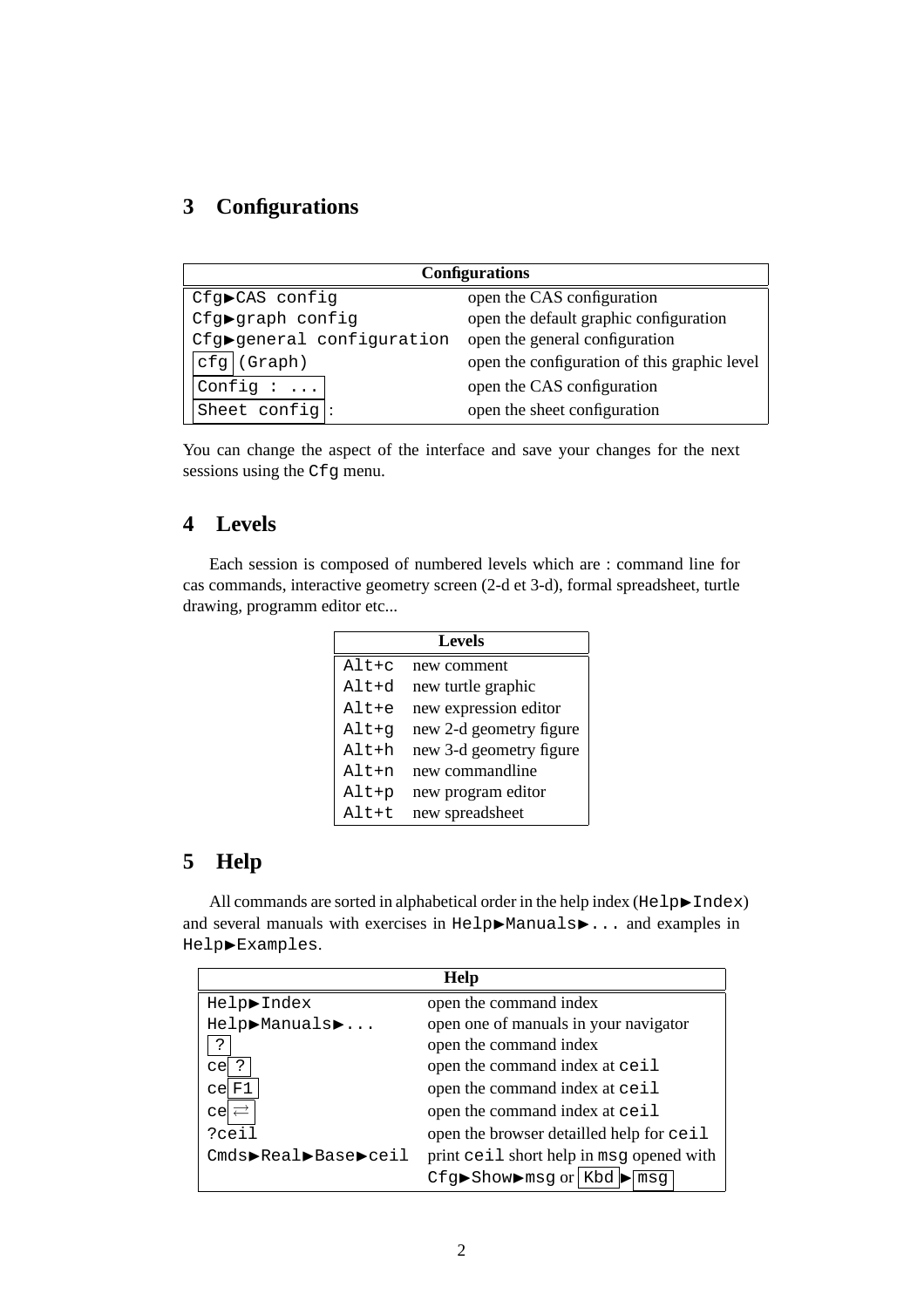## Xcas **reference card : basic CAS**

- Type Enter to execute a commandline.
- Numbers may be exact or approx.
- Exact numbers are constants, integers, integer fractions and all expressions with integers and constants.
- Approx numbers are written with the scientific standard notation : integer part followed by the decimal point and the fractional part, optionally followed by e and an exponent.

|         |                  | <b>Constants</b>  |                            |  |
|---------|------------------|-------------------|----------------------------|--|
|         | <b>Operators</b> | рi                | $\pi \simeq 3.14159265359$ |  |
|         | addition         | e                 | $e \simeq 2.71828182846$   |  |
|         | substraction     | i.                | $i=\sqrt{-1}$              |  |
| $\star$ | mutiplication    | infinity          | $\infty$                   |  |
|         | division         | +infinity or inf  | $+\infty$                  |  |
| ᄉ       | power            | -infinity or -inf | $-\infty$                  |  |
|         |                  | euler_gamma       | Euler's constant           |  |

|                     | Sequences, lists, vectors                         |
|---------------------|---------------------------------------------------|
| $S := a, b, c$      | S is a sequence of 3 elements                     |
| $S := [a, b, c]$    | S is a list of 3 elements                         |
| $S := NULL$         | S is an empty sequence                            |
| $S := [ ]$          | S is an empty list                                |
| dim(S)              | returns the size of S                             |
| S[0]                | returns the first element of S                    |
| S[n]                | returns the $n + 1$ -th element of S              |
| $S[dim(S)-1]$       | returns the last element of S                     |
| $S := S, d$         | appends the element d at the tail of a sequence S |
| $S := append(S, d)$ | appends the element d at the tail of a list S     |

| <b>Strings</b> |                                                         |  |
|----------------|---------------------------------------------------------|--|
| $S := "abc"$   | $S$ is a string of 3 characters                         |  |
| $S := " "$     | S is a string of 0 character                            |  |
| dim(S)         | is the length of $S$                                    |  |
| S[0]           | returns the first character of $S$                      |  |
| S[n]           | returns the $n + 1$ -th character of S                  |  |
| $S[dim(S)-1]$  | returns the last character of $S$                       |  |
| $S := S + d$   | appends the character $d$ at the tail of the string $S$ |  |
| "ab" $+$ "def" | concats the two strings and returns "abdef"             |  |

| <b>Fractions</b>                                 |                                                     |  |  |
|--------------------------------------------------|-----------------------------------------------------|--|--|
| returns integer part+fractional part<br>propfrac |                                                     |  |  |
| numer getNum                                     | numerator of the fraction after simplification      |  |  |
| denom getDenom                                   | denominator of the fraction after simplification    |  |  |
| f2nd                                             | [numer, denom] of the fraction after simplification |  |  |
| simp2                                            | simplifies a pair                                   |  |  |
| dfc                                              | continued fraction expansion of a real              |  |  |
| dfc2f                                            | converts a continued fraction expansion into a real |  |  |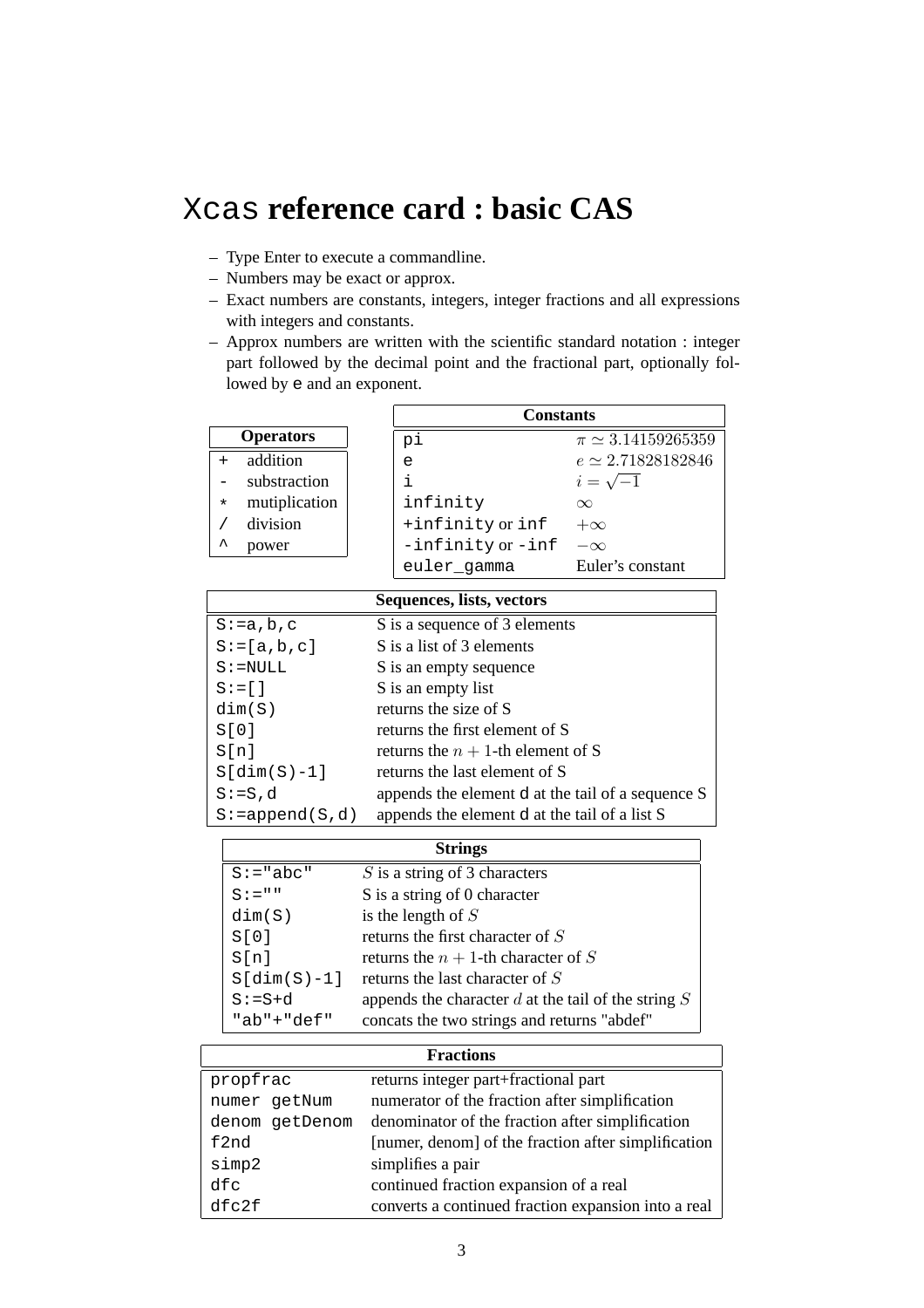| <b>Usual functions</b>    |                                       |           |                         |  |
|---------------------------|---------------------------------------|-----------|-------------------------|--|
| evalf(t,n)                | num. approx. of $t$ with $n$ decimals |           | sign $(-1,0,+1)$        |  |
| max                       | maximum                               | min       | minimum                 |  |
| round                     | nearest integer                       | frac      | fractional part         |  |
| floor                     | greatest integer $\leq$               | ceil      | smallest integer $\geq$ |  |
| re                        | real part                             | im        | imaginary part          |  |
| abs                       | norm or absolute value                | arq       | argument                |  |
| conj                      | conjugate                             | affix     | affix                   |  |
| factorial<br>$\mathbf{I}$ | factorial                             | binomial  | binomial coefficient    |  |
| exp                       | exponential                           | sqrt      | square root             |  |
| log10                     | common logarithm (base 10)            | log<br>ln | natural logarithm       |  |
| sin cos                   | sinus cosine                          | csc sec   | $1/\sinus 1/\cosine$    |  |
| tan                       | tangent                               | cot       | cotangent               |  |
| asin                      | arcsinus                              | acos      | arccosine               |  |
| atan                      | arctangent                            | acot      | arccotangent            |  |
| sinh                      | hyperbolic sinus                      | cosh      | hyperbolic cosine       |  |
| asinh                     | hyperbolic arcsine                    | acosh     | hyperbolic arccosine    |  |
| tanh                      | hyperbolic tangent                    | atanh     | hyperbolic arctangent   |  |

| <b>Arithmetic on integers</b> |                                      |  |
|-------------------------------|--------------------------------------|--|
| a%p                           | $a \mod p$                           |  |
| powmod(a, n, p)               | $a^n \bmod p$                        |  |
| irem                          | euclidean remainder                  |  |
| iquo                          | euclidean quotient                   |  |
| iquorem                       | [quotient, remainder]                |  |
| ifactor                       | factorization into prime factors     |  |
| ifactors                      | list of prime factors                |  |
| idivis                        | list of divisors                     |  |
| gcd                           | greatest common divisor              |  |
| 1cm                           | lowest common multiple               |  |
| iegcd                         | extended greatest common divisor     |  |
| iabcuv                        | returns [u, v] such as $au + bv = c$ |  |
| ichinrem                      | chinese remainders for integers      |  |
| is_prime                      | test if $n$ is prime                 |  |
| nextprime                     | next pseudoprime integer             |  |
| previousprime                 | previous pseudoprime integer         |  |

| <b>Transformations</b>                  |                          |           |  |                                  |                            |  |
|-----------------------------------------|--------------------------|-----------|--|----------------------------------|----------------------------|--|
| simplify                                | simplifies               | tsimplify |  | simplifies (less powerful)       |                            |  |
| normal                                  | normal form              | ratnormal |  | normal form (less powerful)      |                            |  |
| expand                                  | expands                  | partfrac  |  |                                  | partial fraction expansion |  |
| factor                                  | factorizes               | convert   |  | converts into a specified format |                            |  |
| <b>Transformations and trigonometry</b> |                          |           |  |                                  |                            |  |
|                                         |                          |           |  |                                  |                            |  |
| tlin                                    | linearize                |           |  | tcollect                         | linearizes and collects    |  |
| texpand                                 | expands exp, ln and trig |           |  | trig2exp                         | trig to exp                |  |
| hyp2exp                                 | hyperbolic to exp        |           |  | exp2trig                         | exp to trig                |  |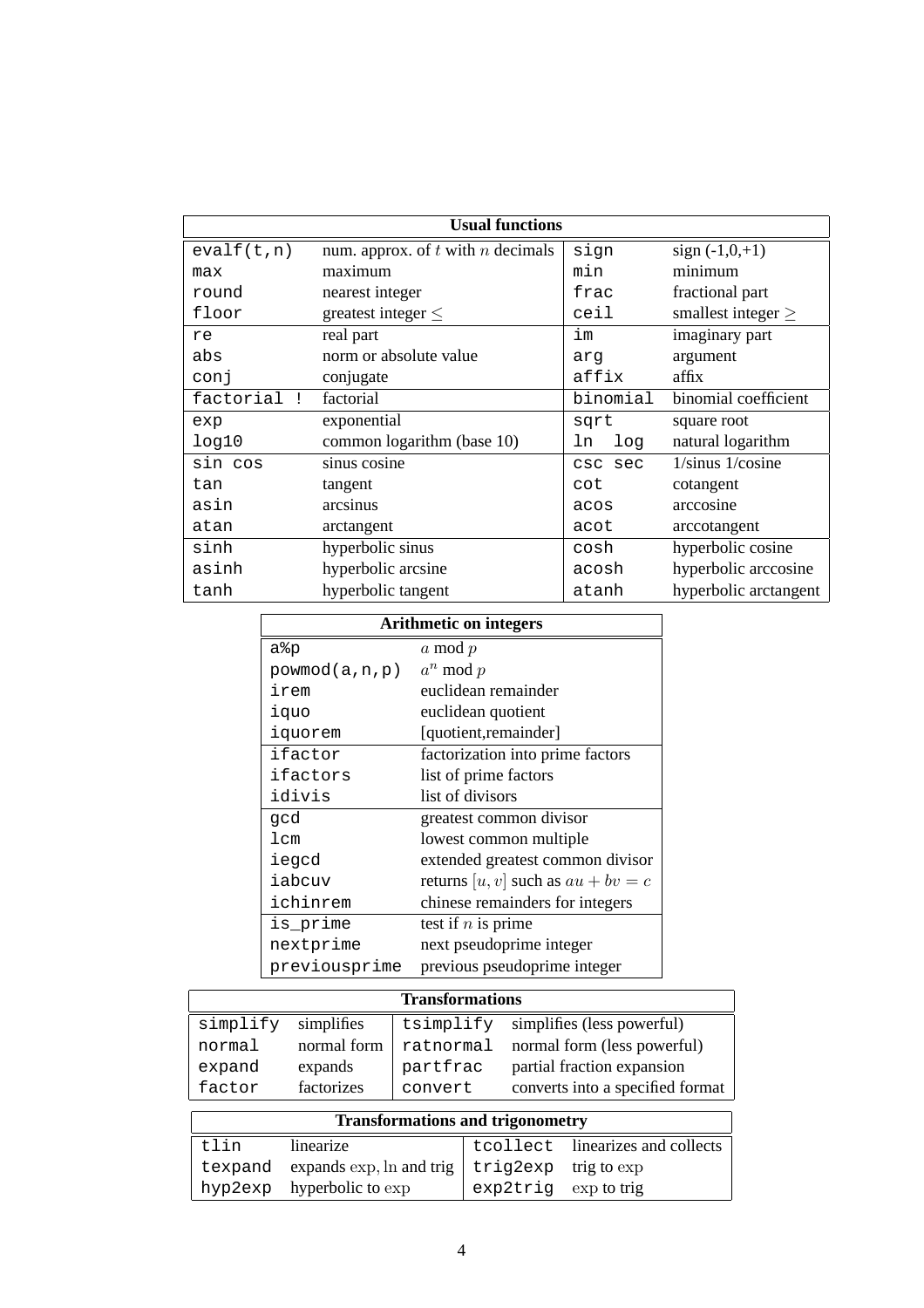## Xcas **reference card : statistics and spreadsheet**

| <b>Probabilities</b> |                                                           |  |
|----------------------|-----------------------------------------------------------|--|
| comb(n, k)           | $\binom{n}{k} = C_n^k$                                    |  |
| binomial(n,k,[p])    | returns comb $(n, k) * p^{k}(1-p)^{n-k}$ or comb $(n, k)$ |  |
| perm(n,p)            | $A_n^p$                                                   |  |
| factorial(n), n!     | n!                                                        |  |
| rand(n)              | random integer p such that $0 \le p < n$                  |  |
| rand $(p,q)$         | random real t such that $t \in [p, q]$                    |  |
| randnorm(mu, sigma   | random real t according $N(\mu, \sigma)$                  |  |

| 1-d statistics |                                       |  |
|----------------|---------------------------------------|--|
| mean           | mean of a list                        |  |
| median         | median of a list                      |  |
| quartiles      | [min,quartile1,median,quartile3,max]  |  |
| boxwhisker     | whisker boxes of a statistical series |  |
| variance       | variance of a list                    |  |
| stddev         | standard deviation of a list          |  |
| histogram      | histogram of its argument             |  |

|                             | 2-d statistics                                      |
|-----------------------------|-----------------------------------------------------|
| polygonplot                 | polygonal line                                      |
| scatterplot                 | scattered points                                    |
| polygonscatterplot          | polygonal pointed line                              |
| covariance                  | covariance of 2 lists                               |
| correlation                 | correlation of 2 lists                              |
| exponential_regression      | $(m, b)$ for exponential fit $y = be^{mx}$          |
| exponential_regression_plot | graph of the exponential fit $y = be^{mx}$          |
| linear_regression           | $(a, b)$ for linear fit $y = ax + b$                |
| linear_regression_plot      | graph of the linear fit $y = ax + b$                |
| logarithmic_regression      | $(m, b)$ for logarithmic fit $y = m \ln(x) + b$     |
| logarithmic_regression_plot | graph of the logarithmic fit $y = m \ln(x) + b$     |
| polynomial_regression       | $(a_n, a_0)$ for polynomial fit $y = a_n x^n + a_0$ |
| polynomial_regression_plot  | graph of the polynomial fit $y = a_n x^n +  a_0$    |
| power_regression            | $(m, b)$ for power fit $y = bx^m$                   |
| power_regression_plot       | graph of the power fit $y = bx^m$                   |

Statistic commands may be typed in a commandline or selected from the Cmds $\blacktriangleright$ Proba\_stats menu. They may be selected from the Graphic▶Stats menu using dialog boxes. The easiest way is however to open a spreadsheet enter data there, select the data with the mouse, open the spreadheet Maths menu and fill the dialog boxes.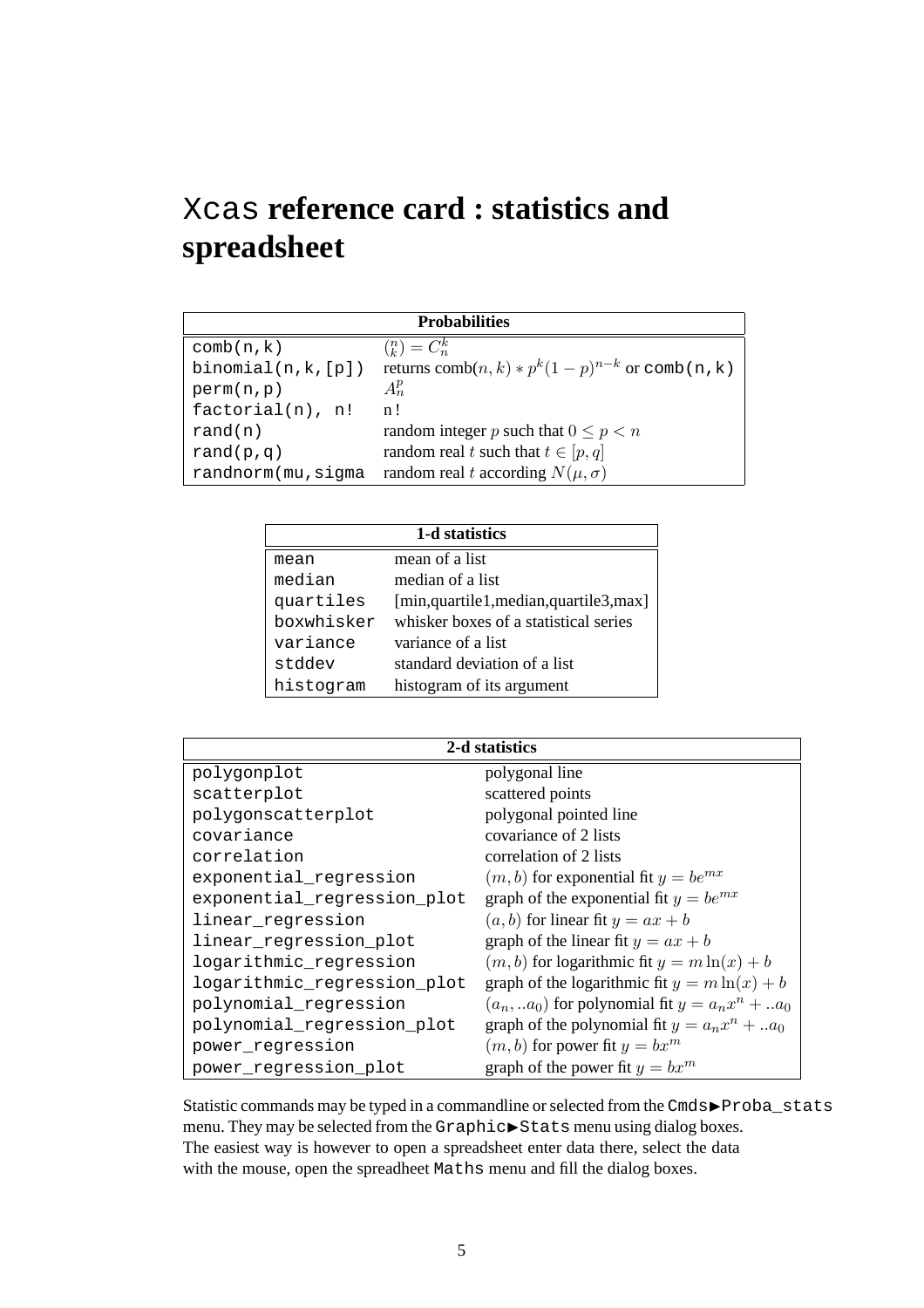**The Xcas spreadsheet** is a symbolic spreadsheet (in addition to numeric values and formula (beginning with =), cells may contain exact value, complex numbers, expressions, ...) where Xcas commands and user-defined functions may be used. Note that litteral entries must be quoted as strings, for example "Result", otherwise they will be parsed as identifiers or may generate errors. The Xcas spreadsheet uses standard conventions (columns are refered with letters starting at A, rows with numbers starting at 0, references are relative except if the column or row number is prefixed with \$). Note that :

- the Table, Edit, Maths menu may be obtained by a right-click mouse
- the eval val 2-d 3-d buttons (reeval the spreadsheet, show the value instead of formula, show 2-d or 3-d graph displaying cells with a graphic object value in a window)
- the "goto" input-value (top-left) let you go to a cell or select a cell range if you fill it in. It is filled if you make a mouse event
- the commandline to input cells values or formulas
- the configuration button : shows the current config, click to change the sheet configuration : you may select to view all 2-d graphic objects of the spreadsheet below or right to the sheet (Landscape mode)

**Example : extended gcd**, given a and b find u and v such that  $au + bv = \gcd(a, b)$ 

- Enter the value of  $a$  and  $b$  in A0 and A1 for example 78 and 56
- We will fill column A with remainders  $r_n$ , set A2 to =irem(A0,A1) and copy down (Ctrl-d).
- Column E will contain the quotients, set  $E2 = i$  quo (A0, A1) and copy down
- Columns B and C will contain values of  $u_n$  and  $v_n$  such that  $au_n+bv_n = r_n$ , enter 1 and 0 for B0, C0, 0 and 1 for B1 and C1, =B0-E2\*B1 for B2, copy down  $=$   $C0 - E2 * C1$  for C2, copy down
- Column D is  $au_n + bv_n$ , hence should be identical to column A, set D0 to =B0\*\$A\$0+B1\*\$A\$1 and copy down
- Column  $F$  will contain the answer or 0, set  $F0$  to :

```
=if A0==0 then [B0,C0,D0] else 0 fi and copy down.
```
One can check in a standard commandline with iegcd(78,56):

| Fich           | Edit<br>Cfq       | Aide         |                | CAS Expression Cmds                                 | Prg Graphic    |              | Tableur<br>Geo | <b>Phys</b>    | Scolaire    | Tortue              |
|----------------|-------------------|--------------|----------------|-----------------------------------------------------|----------------|--------------|----------------|----------------|-------------|---------------------|
| <b>Unnamed</b> |                   |              |                |                                                     |                |              |                |                |             |                     |
| ? Sauve        |                   |              |                | Config: exact real RAD 12 xcas 14.969M              |                |              |                |                | <b>STOP</b> | Kbd<br>$\mathsf{X}$ |
| $1$ Table      | Edit              | <b>Maths</b> |                | val<br>eval                                         | init<br>$2-d$  | $3-d$        |                | Save B.tab     |             |                     |
| D <sub>0</sub> |                   |              |                | =\$A\$0*B0+\$A\$1*C0                                |                |              |                |                |             |                     |
|                |                   |              |                | Sheet config: * Spreadsheet B R40C10 auto down fill |                |              |                |                |             |                     |
|                | $\overline{A}$    | B            | C              | D                                                   | E              | F            | G              | H              |             |                     |
| 0              | 78                | 1            | $\Omega$       | 78                                                  | $\Omega$       | $\Omega$     | 0              | $\Omega$       | $\Omega$    |                     |
|                | 56                | 0            |                | 56                                                  | 0              | $\Omega$     | 0              | 0              | 0           |                     |
| $\overline{2}$ | 22                | 1            | $-1$           | 22                                                  |                | $\Omega$     | 0              | 0              | $\Omega$    |                     |
| 3              | 12                | $-2$         | 3              | 12                                                  | 2              | $\Omega$     | 0              | $\Omega$       | $\Omega$    |                     |
| 4              | 10                | 3            | -4             | 10                                                  |                | 0            | 0              | 0              | 0           |                     |
| 5              | $\overline{2}$    | -5           | 7              | 2                                                   | 1              | $[-5, 7, 2]$ | 0              | $\mathbf 0$    | $\Omega$    |                     |
| 6              | 0                 | 28           | $-39$          | $\mathbf 0$                                         | 5              | 0            | 0              | 0              | $\Omega$    |                     |
| 7              | $\overline{2}$    | $-5$         | $\overline{7}$ | 2                                                   | 0              | $[-5, 7, 2]$ | 0              | 0              | $\Omega$    |                     |
| 8              | 0                 | 28           | $-39$          | 0                                                   | 0              | 0            | 0              | $\Omega$       | $\Omega$    |                     |
| 9              | $\overline{2}$    | $-5$         | 7              | 2                                                   | 0              | $[-5, 7, 2]$ | 0              | 0              | 0           |                     |
| 10             | $\mathbf 0$       | 28           | $-39$          | 0                                                   | 0              | 0            | $\mathbf 0$    | $\mathbf 0$    | $\Omega$    |                     |
| 11             | $\overline{2}$    | $-5$         | $\overline{7}$ | 2                                                   | 0              | $[-5, 7, 2]$ | 0              | 0              | $\Omega$    |                     |
| 12             | $\mathbf 0$       | 28           | $-39$          | $\mathbf 0$                                         | 0              | 0            | $\mathbf 0$    | $\mathbf 0$    | $\Omega$    |                     |
|                | $\mathbf 0$       | 1            | $\overline{2}$ | 3                                                   | $\overline{4}$ | 5            | 6              | $\overline{7}$ | 8           |                     |
| $\overline{ }$ |                   |              |                |                                                     |                |              |                |                |             |                     |
|                | $2$  iegcd(78,56) |              |                |                                                     |                |              |                |                |             |                     |
|                |                   |              |                |                                                     | [-5, 7, 2 ]    |              |                |                |             | M                   |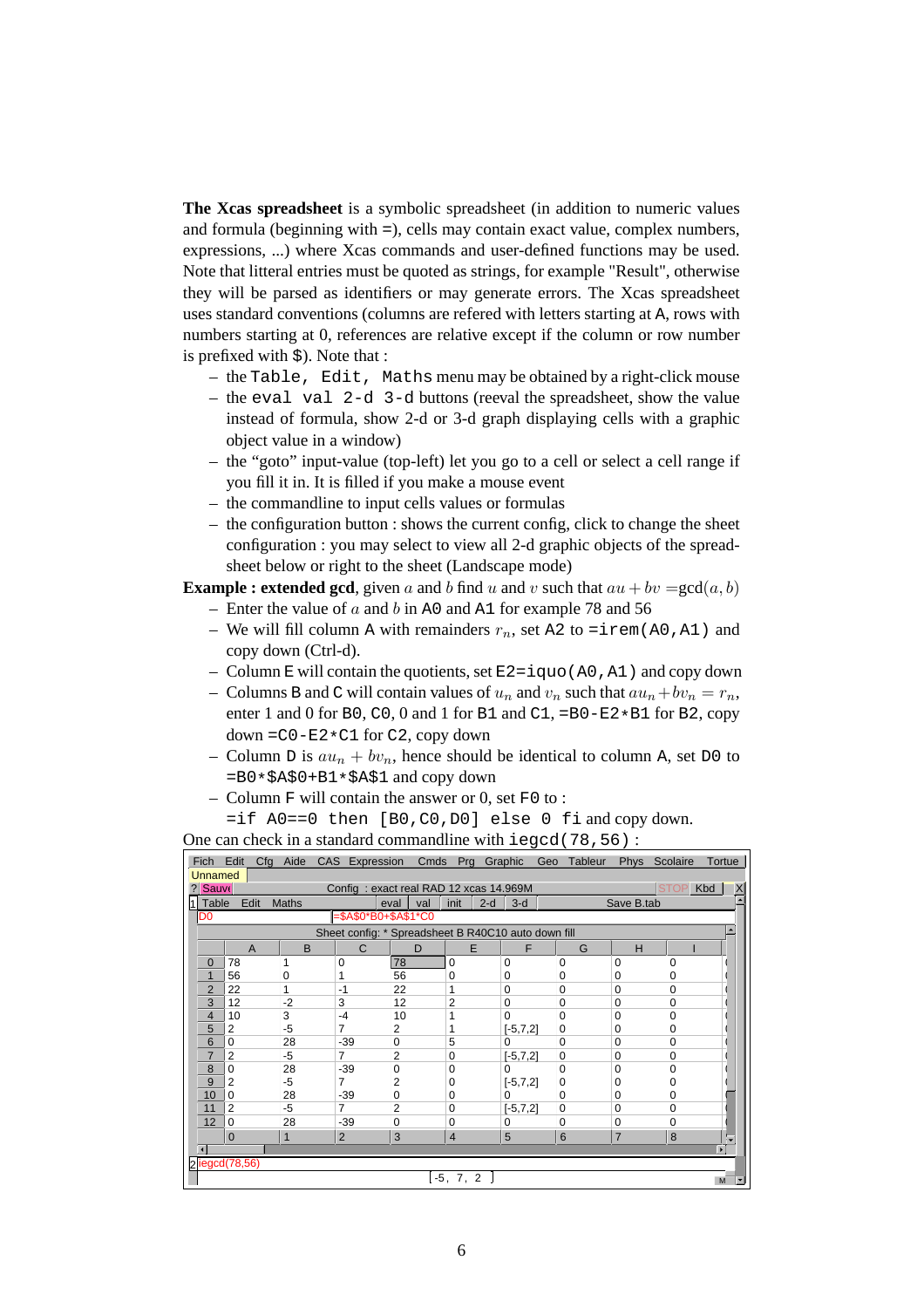# Xcas **reference card : Algebra**

|                | <b>Polynomials</b>                                |
|----------------|---------------------------------------------------|
| normal         | normal form (expanded and reduced)                |
| expand         | expanded form                                     |
| ptayl          | Taylor polynomial                                 |
| peval horner   | evaluation using Horner's method                  |
| genpoly        | polynomial defined by its value at a point        |
| canonical_form | canonical form of a second degree polynomial      |
| coeff          | coefficient or list of coefficients               |
| poly2symb      | list polynomial to symbolic polynomial            |
| symb2poly      | symbolic polynomial to list polynomial            |
| pcoeff         | polynomial from it's roots                        |
| degree         | degree                                            |
| lcoeff         | coefficient of the monomial of highest degree     |
| valuation      | degree of the monomial of lowest degree           |
| tcoeff         | coefficient of the monomial of lowest degree      |
| factor         | factorizes a polynomial                           |
| cfactor        | factorizes a polynomial on C                      |
| factors        | list of irreducible factors and multiplicities    |
| divis          | list of divisors                                  |
| collect        | factorization on the coefficients field           |
| froot          | roots with their multiplicities                   |
| proot          | approx. values of roots                           |
| sturmab        | number of roots in an interval                    |
| getNum         | numerator of a rational fraction (unsimplified)   |
| getDenom       | denominator of a rational fraction (unsimplified) |
| propfrac       | returns polynomial integer part + fractional part |
| partfrac       | partial fraction expansion                        |
| quo            | euclidean quotient                                |
| rem            | euclidean remainder                               |
| gcd            | greatest common divisor                           |
| lcm            | lowest common multiple                            |
| egcd           | extended greatest common divisor                  |
| chinrem        | chinese remainder                                 |
| randpoly       | random polynomial                                 |
| cyclotomic     | cyclotomic polynomial                             |
| lagrange       | Lagrange polynomial                               |
| hermite        | Hermite polynomial                                |
| laguerre       | Laguerre polynomial                               |
| tchebyshev1    | Tchebyshev polynomial (1st type)                  |
| tchebyshev2    | Tchebyshev polynomial (2nd type)                  |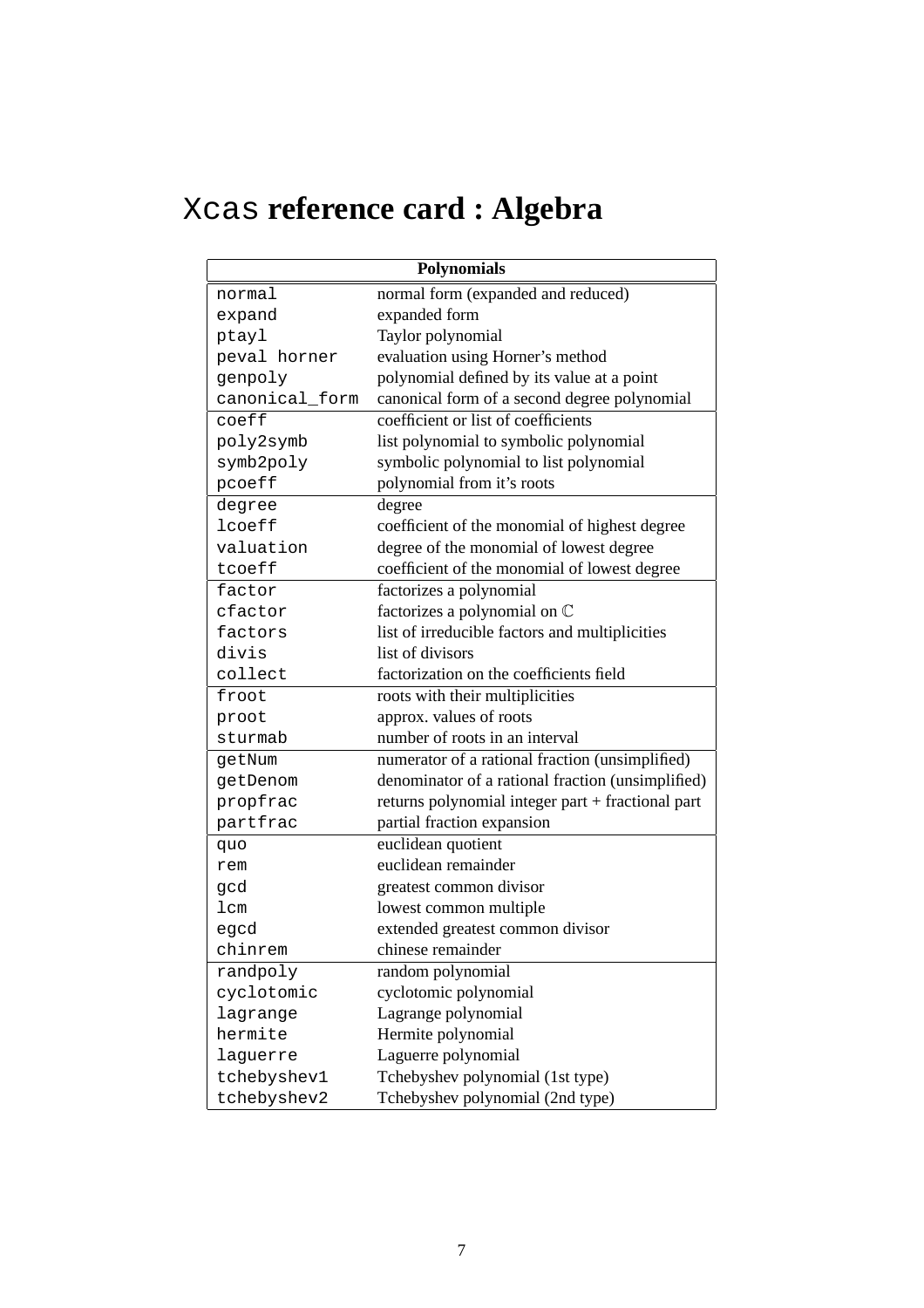|                                 | <b>Matrices</b>                                   |
|---------------------------------|---------------------------------------------------|
| $M := [ [a, b, c], [f, g, h] ]$ | M is a matrix with 2 rows and 3 columns           |
| dim(M)                          | returns dimensions as a list [nrows, ncols]       |
| M[O]                            | returns the first line of M                       |
| Mfnl                            | returns the $n + 1$ -th line of M                 |
| row(M, n)                       | returns the $n + 1$ -th line of M                 |
| col(M,n)                        | returns the $n + 1$ -th column of M               |
| $M[dim(M)[0]-1]$                | returns the last line of M                        |
| M[np]                           | returns the sub-matrice of M with lines in $[np]$ |
| append(M,[d,k,l])               | appends the line $[d, k, l]$ at the end of M      |
| $M[dim(M)[0]] := [d,k,l]$       | appends the line $[d, k, l]$ at the end of M      |
| border(M,[d,k])                 | appends the column $[d, k]$ at the end of M       |

| <b>Operators on vectors and matrix</b> |                                 |  |  |
|----------------------------------------|---------------------------------|--|--|
| V∗W                                    | scalar product                  |  |  |
| cross(v,w)                             | dot product                     |  |  |
| $A * B$                                | matrix product                  |  |  |
| A .* B                                 | term by term product            |  |  |
| 1/A                                    | inverse                         |  |  |
| tran                                   | transposes a matrix             |  |  |
| rank                                   | rank                            |  |  |
| det.                                   | determinant                     |  |  |
| ker                                    | kernel basis                    |  |  |
| image                                  | image basis                     |  |  |
| idn                                    | identity matrix                 |  |  |
| ranm                                   | matrix with random coefficients |  |  |

| <b>Linear systems</b> |                               |  |
|-----------------------|-------------------------------|--|
|                       | linsolve linear system solver |  |
| rref                  | Gauss-Jordan reduction        |  |
| rank                  | rank                          |  |
| det.                  | determinant of a system       |  |

| <b>Matrix reduction</b> |                                                      |  |
|-------------------------|------------------------------------------------------|--|
| jordan                  | eigenvalue/characteristic vectors (Jordan reduction) |  |
| pcar                    | characteristic polynomial                            |  |
| pmin                    | minimal polynomial                                   |  |
| eigenvals               | eigenvalues                                          |  |
| eigenvects              | eigenvectors                                         |  |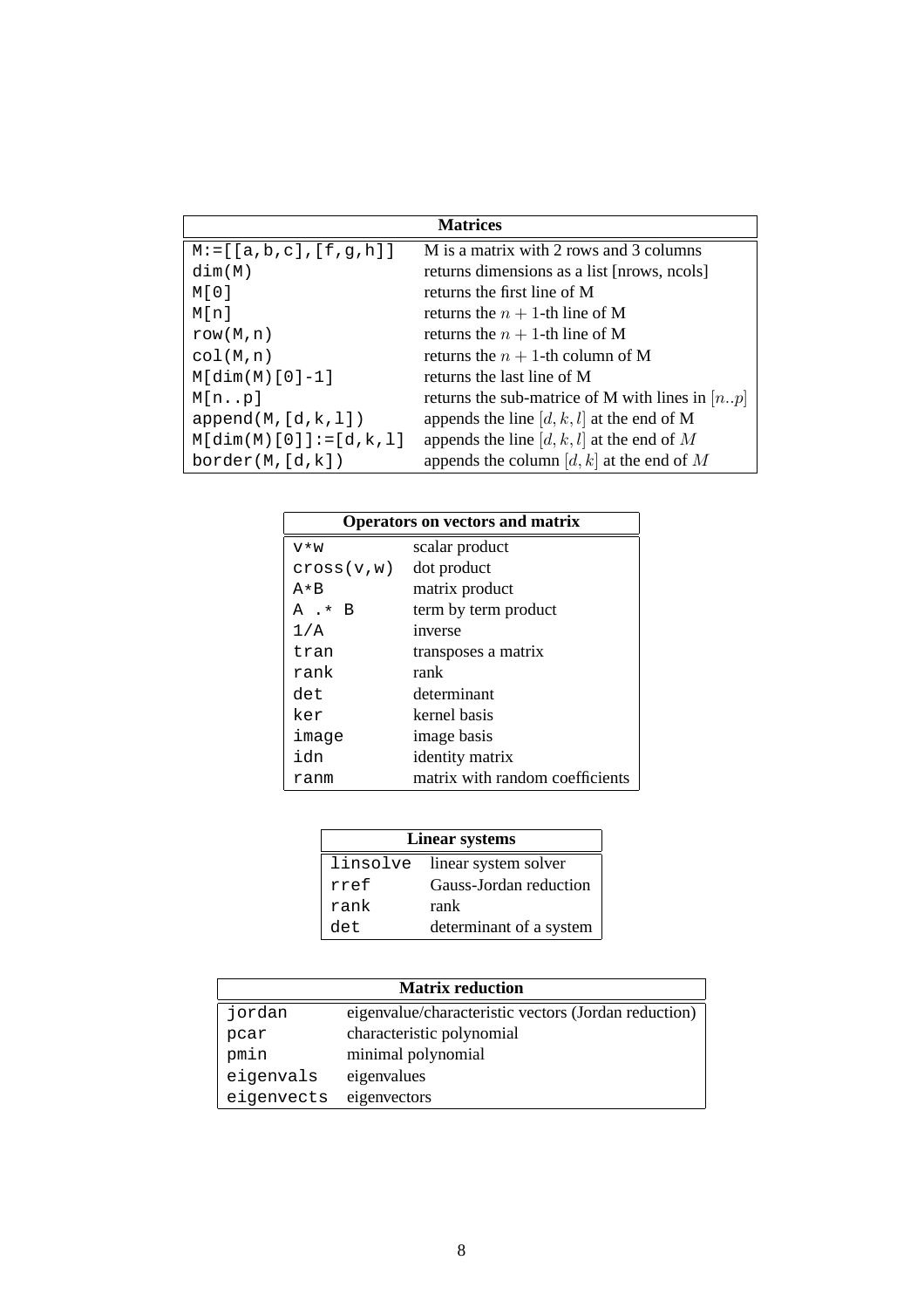# Xcas **reference card : Calculus**

| <b>Derivatives</b>        |                                                                                                 |  |  |
|---------------------------|-------------------------------------------------------------------------------------------------|--|--|
| $diff(E)$ or $E'$         | expression derivative of an expression $E$ with respect to $x$                                  |  |  |
| $diff(E,t)$ or $(E,t)'$   | expression derivative of an expression $E$ with respect to $t$                                  |  |  |
| $diff(f)$ or $f'$         | function derivative of the function $f$                                                         |  |  |
| $diff(E, x$ \$n, $y$ \$m) | expression partial derivative $\frac{\partial E}{\partial x^n \partial y^m}$ of an expression E |  |  |
| grad                      | gradient                                                                                        |  |  |
| divergence                | divergence                                                                                      |  |  |
| curl                      | rotationnal                                                                                     |  |  |
| laplacian                 | laplacian                                                                                       |  |  |
| hessian                   | hessian matrix                                                                                  |  |  |

| Limits and series expansion |                                                         |  |
|-----------------------------|---------------------------------------------------------|--|
| limit(E, x, a)              | limit of an expression E at $x = a$                     |  |
| limit(E, x, a, 1)           | limit of an expression E at $x = a^+$                   |  |
| $limit(E, x, a, -1)$        | limit of an expression E at $x = a^{-}$                 |  |
| $series(E, x=a, n)$         | series expansion of $E$ at $a$ with relative order= $n$ |  |
| taylor(E,a)                 | series expansion of E at $x = a$ with relative order=5  |  |

| <b>Integrals</b>    |                                                        |  |
|---------------------|--------------------------------------------------------|--|
| int(E,x)            | antiderivative of an expression $E$                    |  |
| int(f)              | antiderivative function of a function $f$              |  |
| int(E, x, a, b)     | integration of an expression E from $x = a$ to $x = b$ |  |
| romberg(E, x, a, b) | approximate value of $int(E, x, a, b)$                 |  |

|                           | <b>Equations</b>                                               |
|---------------------------|----------------------------------------------------------------|
| solve(eq, x)              | exact $\mathbb{R}$ -solution of a polynomial equation          |
| solve([eq1, eq2], [x, y]) | exact $\mathbb{R}$ -solution of a list of polynomial equations |
| csolve(eq, x)             | exact C-solution of a list of polynomial equations             |
| csolve(eq1, eq2], [x, y]) | exact C-solution of a list of polynomial equations             |
| $fsolve(eq, x=x0)$        | approx solution of an equation $(x0=xyz)$                      |
| fsolve([eq],[var],[val])  | approx solution of a list of equations (val=xguess)            |
| newton                    | Newton's method                                                |
| linsolve                  | linear system solver                                           |
| proot                     | approx roots of a polynomial                                   |

| <b>Ordinary Differential Equations (ODE)</b> |                                                      |  |
|----------------------------------------------|------------------------------------------------------|--|
| desolve                                      | exact solution of an ODE                             |  |
| odesolve                                     | approx solution of an ODE                            |  |
| plotode                                      | plot the approx solution of an ODE                   |  |
| plotfield                                    | plot the field of an ODE                             |  |
| interactive_plotode                          | plot an ODE field and solutions through mouse clicks |  |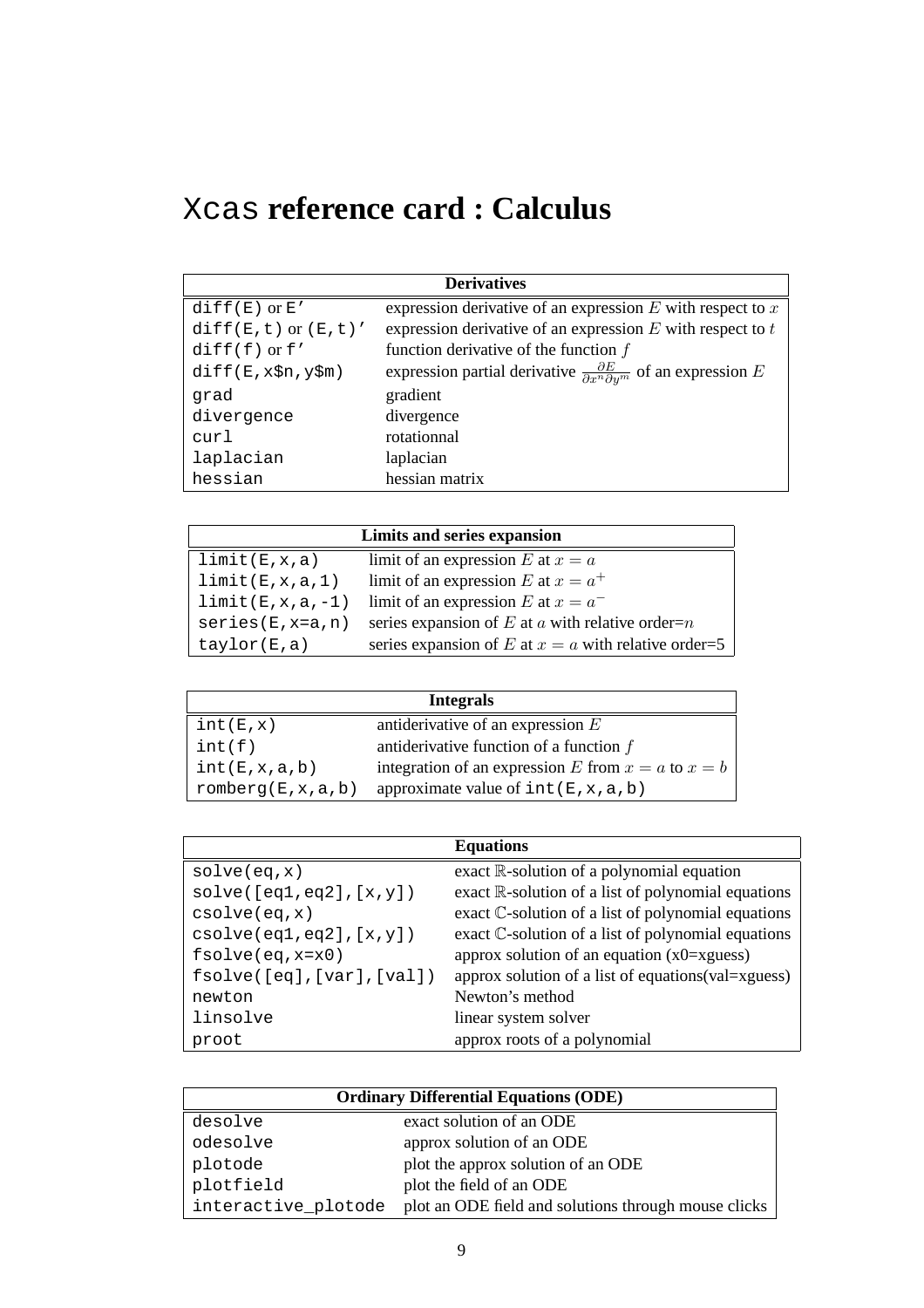| <b>Curves</b>                |                                    |
|------------------------------|------------------------------------|
| plot                         | plots a 1-d expression             |
| tangent                      | draws the tangent lines to a curve |
| slope                        | slope of a line                    |
| plotfunc                     | plots a 1-d or 2-d expression      |
| $\ldots$ , color= $\ldots$ ) | chooses the color of a plot        |
| areaplot                     | displays the area below a curve    |
| plotparam                    | plot a parametric curve            |
| plotpolar                    | plot a polar curve                 |
| plotimplicit(f(x,y),x,y)     | implicit plot of $f(x, y) = 0$     |

**Example** Define the function f over  $\mathbb{R} - \{-1, 0, 1, 2\}$  by :  $f(x) = \frac{\ln(|2 - x|)}{\ln(|x|)}$ . We will show that f can be extended to a continuous function on  $\mathbb{R} - \{-1, 2\}$ , draw the graph of f, and the tangents at  $x = -1/2$ ,  $x = 0$  and  $x = 1$ . We will give an approximate value of the area between  $x = 3, x = 5, y = 0$  and the curve, using the trapezoid rule with 4 subdivisions. Input :  $f(x) := ln(abs(x-2))/ln(abs(x))$  $limit(f(x),x,1)$  answer -1. limit( $(f(x)+1)/(x-1),x,1)$  answer -1 Hence we can extend f at  $x = 1$  and the slope of the tangent at  $(1,-1)$  is -1 limit( $f(x)$ , x,0) answer 0, limit( $f(x)/x$ , x,0,1) answer -infinity and  $limit(f(x)/x,x,0,-1)$  answer +(infinity). Hence we can extend f at  $x = 0$  and the tangent at (0,0) is the y-axis limit(f(x),x,-1) answer infinity, so  $x = -1$  is an asymptote. limit(f(x),x,2) answer -infinity, so  $x = 2$  is an asymptote. limit(f(x),x,inf),limit(f(x),x,-inf) answer  $(1,1)$ . We conclude that the line  $y = 1$  is an asymptote to the curve. To extend f to a continuous function defined on  $\mathbb{R} - \{-1, 2\}$ , input : q :=when( $x=-0$ , 0, when( $x=-1$ ,  $-1$ ,  $f(x)$ )) To get the graph, input:  $G := plotfunc(g(x), x = -5..8, color = red);$ line(y=1),tangent(G,-1/2),line(1-i,slope=-1),  $areaplot(g(x),x=3..5,4,trapezoid)$ y 1 2



In order to approximate the area with 4 trapezoids, type : Digits  $:=3:0.5*(f(3)/2+f(3.5)+f(4)+f(4.5)+f(5)/2)$ it will return 0.887.

Enter areaplot ( $g(x)$ ,  $x=3.5$ ) to compute the area with Romberg's method (an acceleration of the trapezoid method) ; 3 digits are displayed. For more digits, enter romberg(g(x),x,3,5), it returns 0.903226168665 if Digits :=12 ;.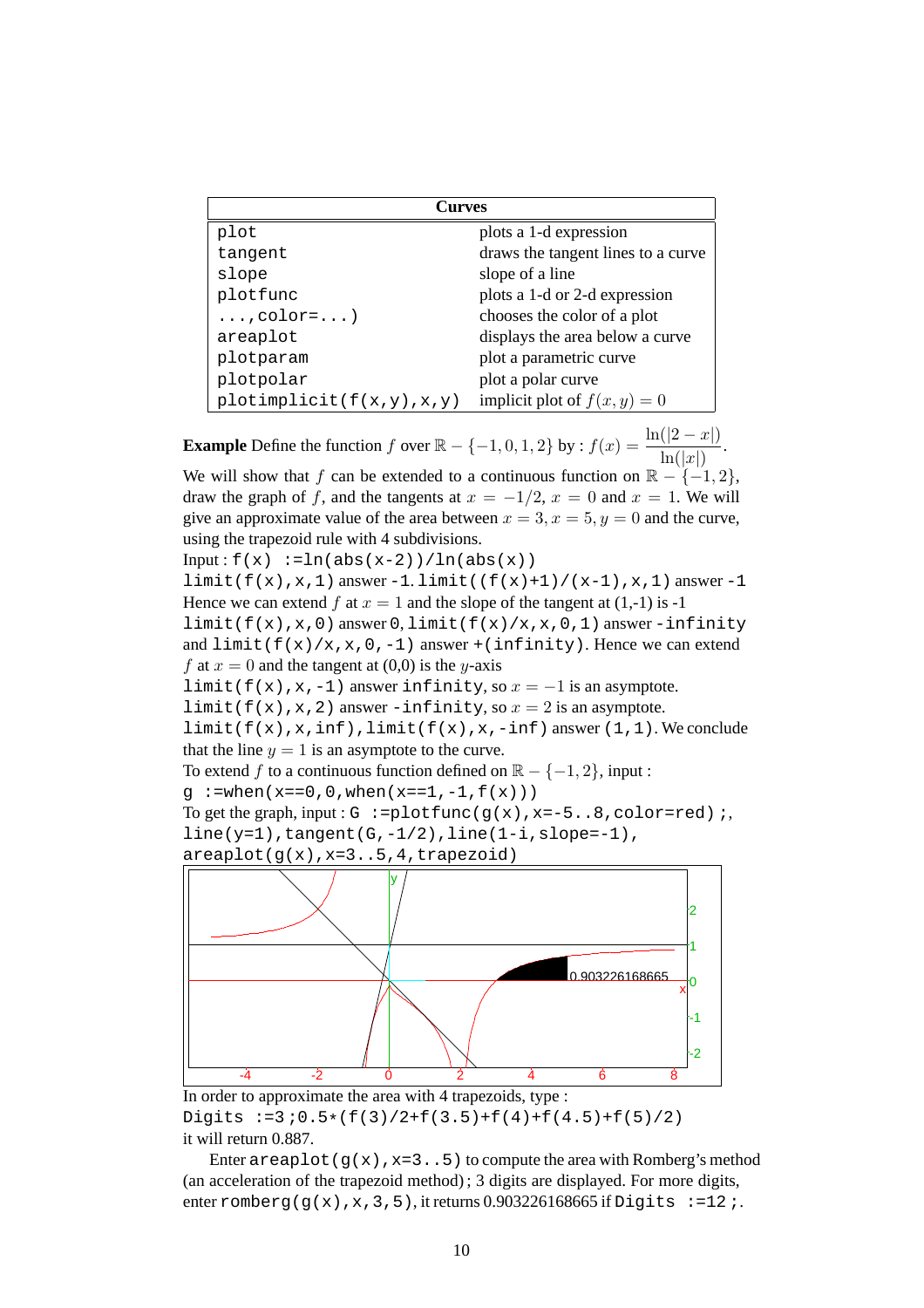## Xcas **reference card : geometry**

| 2-d geometry                 |                                                             |  |
|------------------------------|-------------------------------------------------------------|--|
| point                        | point given by its coordinates or its affix                 |  |
| $\ldots$ , display=)         | attributs for a graphic object (last argument)              |  |
| $legend="$ "                 | set the legend of a graphic object                          |  |
| segment                      | returns the segment given by 2 points                       |  |
| line(A,B)                    | returns the line $AB$                                       |  |
| $line(a*x+b*y+c=0)$          | returns the line $ax + by + c = 0$                          |  |
| triangle(A,B,C)              | returns the triangle $ABC$                                  |  |
| bissector(A, B, C)           | returns the bissector of $\widehat{BAC}$                    |  |
| angle(A,B,C)                 | returns the angle measure (in rad or deg) of $BAC$          |  |
| $median\_\line{line(A,B,C)}$ | draws the median-line through $A$ of the triangle $ABC$     |  |
| altitude(A,B,C)              | draws the altitude through $A$ of the triangle $ABC$        |  |
| perpen\_bisector(A,B)        | draws the perpendicular bisector of $AB$                    |  |
| square(A,B)                  | draws the direct square of side $AB$                        |  |
| circle(A,r)                  | draws the circle with center $A$ and radius $r$             |  |
| cercle(A,B)                  | draws the circle with diameter $AB$                         |  |
| radius(c)                    | gives the radius of the circle $c$                          |  |
| center(c)                    | gives the center of the circle $c$                          |  |
| distance(A, B)               | returns the distance from $A$ to $B$ (point or curve)       |  |
| inter(G1, G2)                | returns the list of points in $G1 \cap G2$                  |  |
| inter_unique(G1,G2)          | returns one of the points in $G1 \cap G2$                   |  |
| assume                       | add a symbolic parameter (or an hypothesis)                 |  |
| element                      | add a numeric parameter                                     |  |
| polygon                      | draws a polygon                                             |  |
| open\_polygon                | draws an open polygon                                       |  |
| coordinates                  | coordinates of a point                                      |  |
| equation                     | cartesian equation                                          |  |
| parameq                      | parametric equation                                         |  |
| homothety(A, k, M)           | image of $M$ by the homothety of center $A$ and             |  |
|                              | coefficient $k$                                             |  |
| translation(B-A, M)          | image of M by the translation $\overrightarrow{AB}$         |  |
| rotation(A, t, M)            | image of $M$ by the rotation of center $A$ and of angle $t$ |  |
| similarity(A, k, t, M)       | image of $M$ by the similarity of center $A$ , coefficient  |  |
|                              | $k$ and angle $t$                                           |  |
| reflection(A,M)              | image of $M$ by the reflection (w.r.t. point or line $A$ )  |  |

You can either type a geometric command with the keyboard, or select it in the Geo menu. Additionnally, inside a figure, you can select a geometric object shape in Mode, and click with the mouse to construct it. Clicks will by default build geometric objects with approx coordinates unless you uncheck  $\sim$ . If you choose Landscape , the graphic screen will be larger and the commandlines will be below the figure. If you modify one commandline and press Enter, all the following commandlines will be re-evaluated and the figure will be synchronized.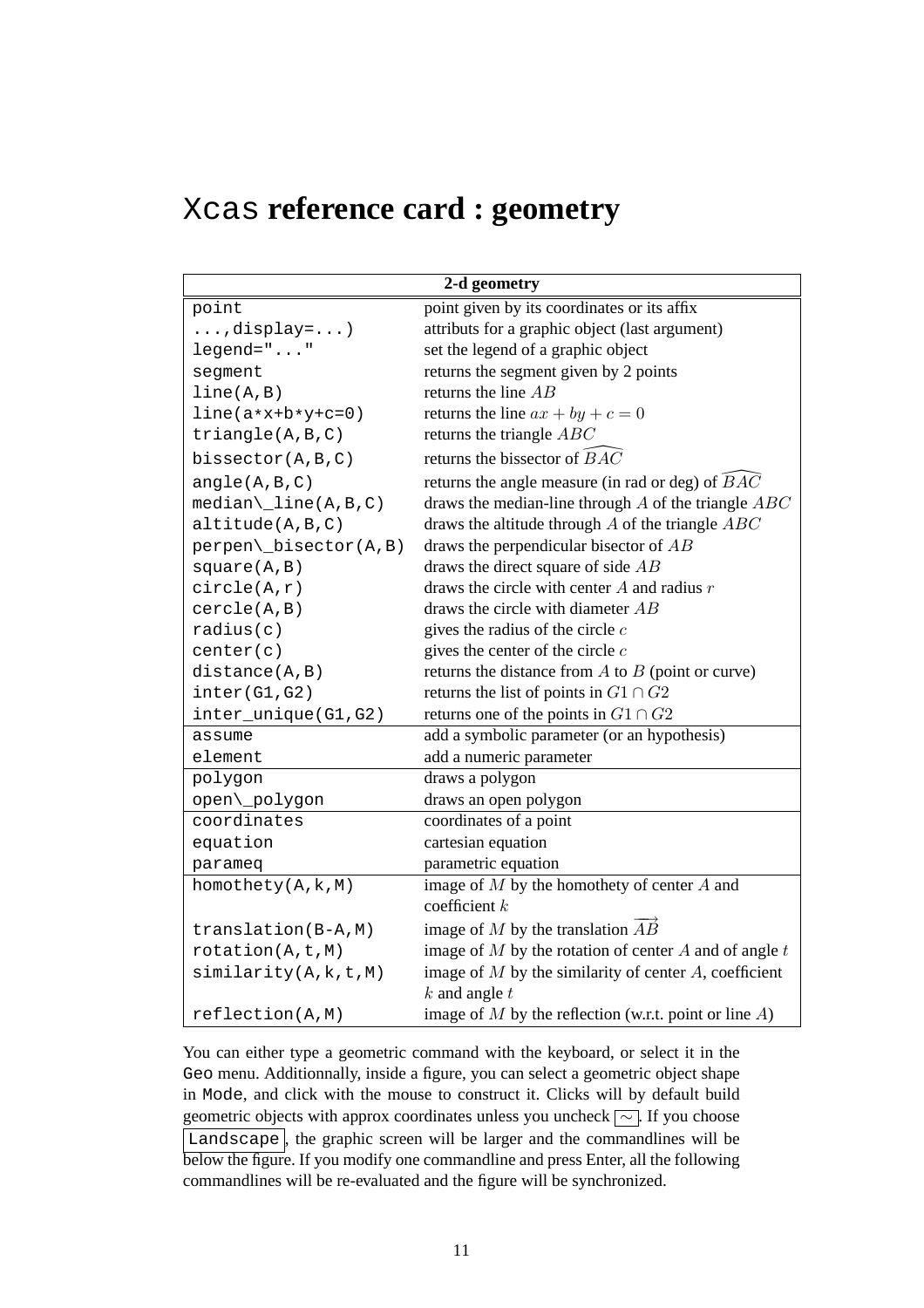**Example**, draw a triangle ABC, the perpendicular bissector to AB and the circumcircle to ABC.

- Choose Mode◮Polygon◮triangle. Click at the desired position for the point  $A$ , move the mouse (a segment joining to the first point is displayed) and click at the desired second point position, move the mouse (a triangle following the mouse is displayed) and click again at the desired position for C. The triangle is now constructed and a few commandlines appear at the left of the figure  $(A:=point(...),...).$
- Choose Mode▶Line▶perpen bisector. Click on A, move the mouse to B (a perpendicular bisector will follow the move), click, the perpendicular bissector to AB is constructed and the corresponding commandline is added at the left of the figure

```
E:=perpen_bissector(A,B,display=0)
```
– Choose Mode▶Circle▶circumcircle, click on  $A$ , move, click on  $B$ , move (a circle follows the mouse move) and click on  $C$ , the circumcircle is constructed and the corresponding commandline is added at the left of the figure

F:=circumcircle(A,B,C,display=0

– Choose Mode $\blacktriangleright$  Pointer. In this mode you can drag one of the point A, B or C and see the consequences on the figure.

Alternatively, one can also enter the commands directly in the commandline at the left of the figure

```
A:=point(-1,2);B:=point(1,0);C:=point(-3,-2);D:=triangle(A,B,C);
E:=perpen\_bisector(A,B);F:=circumcircle(A,B,C);
```

| 3-d geometry         |                                               |  |
|----------------------|-----------------------------------------------|--|
| plotfunc             | surface $z = f(x, y)$ given by $f(x, y)$      |  |
| plotparam            | parametric surface or 3-d parametric curve    |  |
| point                | point given by the list of its 3 coordinates  |  |
| line                 | line given by 2 equations or 2 points         |  |
| inter                | intersection                                  |  |
| plane                | plane given by 1 equation or 3 points         |  |
| sphere               | sphere given by center and radius             |  |
| cone                 | cone given by vertex, axis and half-angle     |  |
| cylinder             | cylinder given by axis and radius, [altidude] |  |
| polyhedron           | polyhedron                                    |  |
| tetrahedron          | regular direct tetrahedron or pyramid         |  |
| centered_tetrahedron | regular direct tetrahedron                    |  |
| cube                 | cube                                          |  |
| centered_cube        | centered cube                                 |  |
| parallelepiped       | parallelepiped                                |  |
| octahedron           | octahedron                                    |  |
| dodechedron          | dodecahedron                                  |  |
| icosahedron          | icosahedron                                   |  |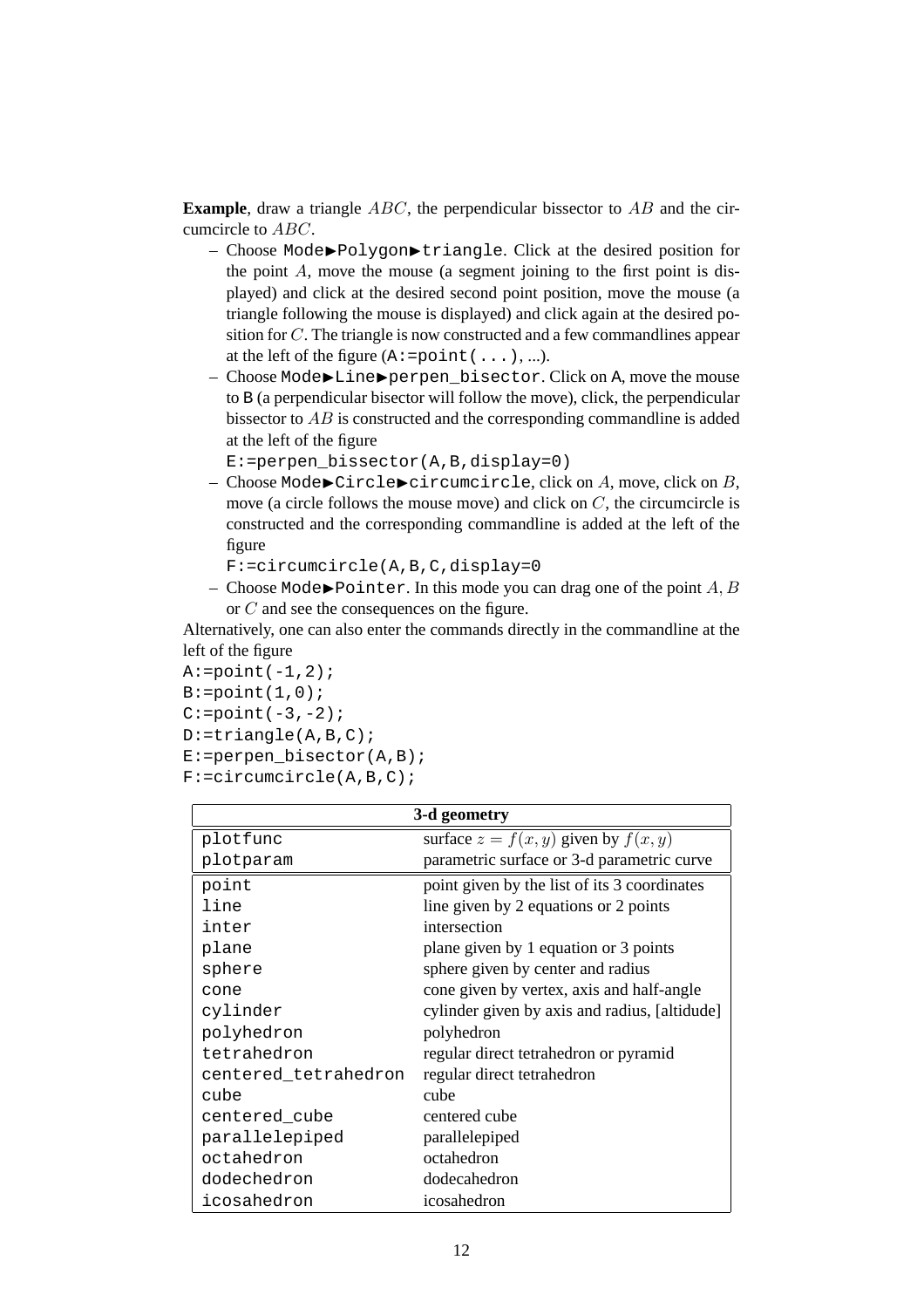### Xcas **reference card : programmation**

### **1. How to write a function**

You have to :

- choose a syntax, we describe here the Xcas syntax :
	- $-$  either with the menu Cfg $\blacktriangleright$ Mode(syntax) $\blacktriangleright$ xcas,
	- or press on the button Config  $\cdot$ .. to open the CAS configuration window and choose Xcas in Prog style,
- open a program editor either with  $\text{Alt} + \text{p}$ , or with the menu  $\text{Prg}$ New program. Note the  $: i$  at the end.
- write the function with the instructions separated by  $\chi$ Check that the name of the function, arguments and variables are not reserved keywords (they should be written in black, programming key words are in blue and the commandnames in brown), this can be achieved by beginning the function name by a Capital,
- click OK or press F9 to compile the program.
- you are now ready to test your program in a commandline, write it's name followed by parenthesis, with the argument values separated with commas.

#### **2. The** add **menu of a program editor**

This menu may be used to remind the syntax of a function, of a test and of loops.

Example, Bezout's algorithm :

```
Syntax of a function :
f(x,y):=\local z,a,...,val;
  instruction1;
  instruction2;
  val:=\ldots;.....
  instructionk;
  return val;
}:;
                                      Bezout(a,b):={}local la,lb,lr,q;
                                        l = [1, 0, a];
                                        lb:=[0,1,b];while (b!=0) {
                                         q:=iquo(la[2],b)lr:=la+(-q)*lb;la:=1b;
                                         lh:=lr;b:=1b[2];}
                                       return la;
                                      }:;
```
**3. Compilation** If compilation is successfull, you should see Done (if the program ends with  $\cdot$  ; ) or the translation of your program

For the example, click OK (or F9), you should obtain // Parsing Bezout// Success compiling Bezout and Done. Then input Bezout(78,56) which should return  $[-5, 7, 2]$  ( $-5*78+7*56=2=gcd(78,56)$ ).

**4. Step by step** You can run a program line by line (for debugging or pedagogical illustration) using the debug command, like e.g. :

debug(Bezout(78,56))

A new window opens, press sst (shortcut F5) to run the next instruction.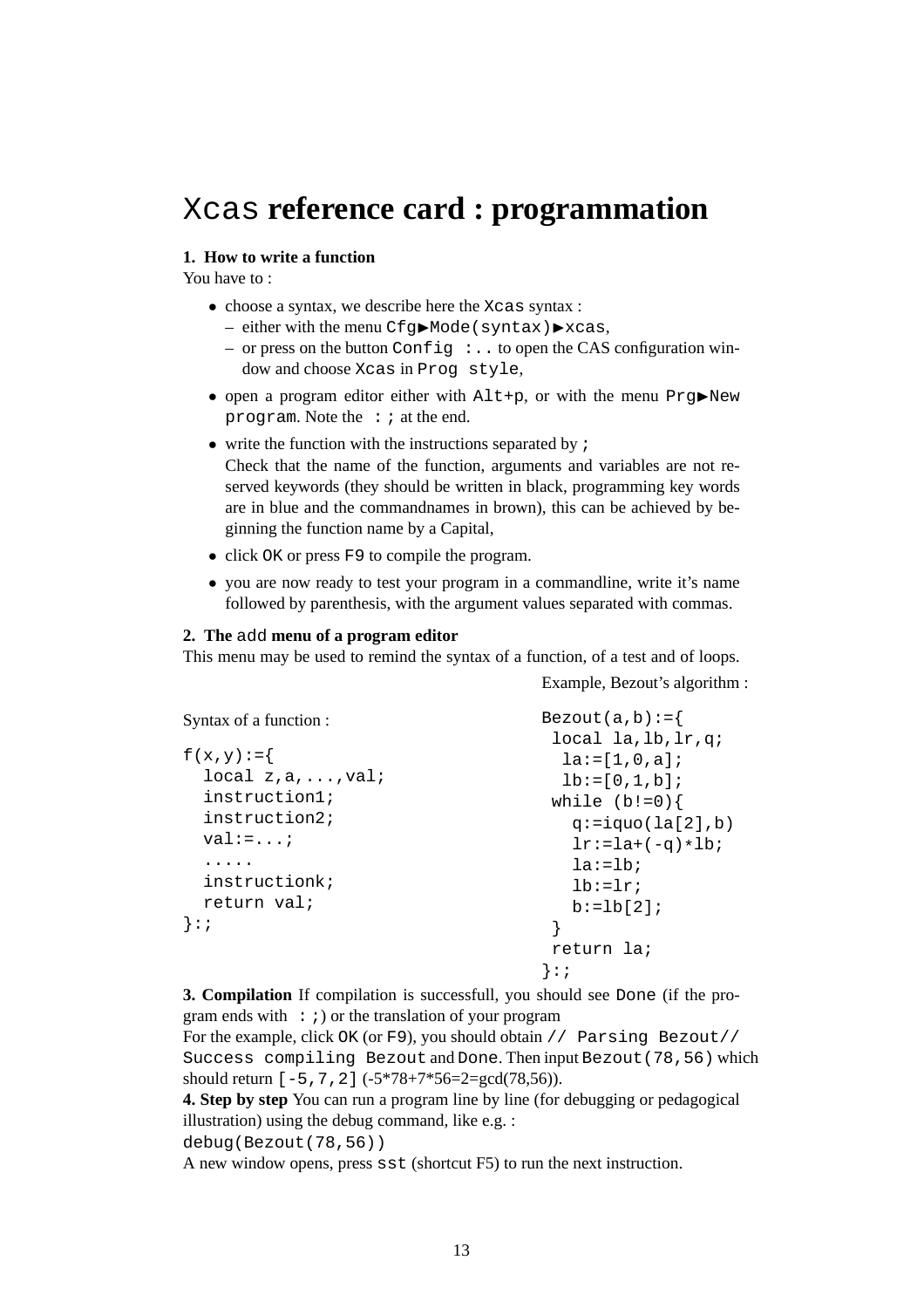| <b>Instructions</b> |                                                                             |  |
|---------------------|-----------------------------------------------------------------------------|--|
| affectation         | $a: = 2:$                                                                   |  |
| input expression    | $input("a=", a);$                                                           |  |
| input string        | textinput(" $a = "$ , $a$ );                                                |  |
| output              | $print("a="a");$                                                            |  |
| returned value      | return a;                                                                   |  |
| quit a loop         | break;                                                                      |  |
| alternative         | if <condition> then <inst> end if;</inst></condition>                       |  |
|                     | if <condition> then <inst1> else <inst2>end if;</inst2></inst1></condition> |  |
| for loop            | for j from a to b do <inst> end for;</inst>                                 |  |
|                     | for j from a to b by p do <inst> end_for;</inst>                            |  |
| repeat loop         | repeat <inst> until <condition>;</condition></inst>                         |  |
| while loop          | while <condition> do <inst> end while;</inst></condition>                   |  |
| do loop             | do <inst1> if (<condition>)break;<inst2>end do;</inst2></condition></inst1> |  |

| <b>C-like instructions</b> |                                                                                                         |  |
|----------------------------|---------------------------------------------------------------------------------------------------------|--|
| affectation                | $a: = 2:$                                                                                               |  |
| input expression           | input $("a="a");$                                                                                       |  |
| input string               | textinput(" $a = "$ , $a$ );                                                                            |  |
| output                     | $print("a="a");$                                                                                        |  |
| returned value             | return(a);                                                                                              |  |
| stop                       | break;                                                                                                  |  |
| alternative                | if $({\tt condition>})$ ${\tt \{links\}}$                                                               |  |
|                            | if ( <condition>) <math>\{\text{sink1&gt;}\}</math> else <math>\{\text{sink2&gt;}\}\</math></condition> |  |
| for loop                   | for $(j:= a; j<=b; j++)$ $\{<\text{inst}>\};$                                                           |  |
|                            | for $(j := a; j<=b; j:=j+p)$ $\{\text{links}\};$                                                        |  |
| repeat loop                | repeat <inst> until <condition>;</condition></inst>                                                     |  |
| while loop                 | while $({\tt condition>})$ $\{\text{links}\}\$                                                          |  |
| do loop                    | do <inst1> if (<condition>) break;<inst2> od;</inst2></condition></inst1>                               |  |

| <b>Ponctuation symbols</b> |  |
|----------------------------|--|
|----------------------------|--|

- . between the integer part and the decimal part
- , between the terms of a list or of a sequence
- ; ends each instruction of a program
- :; ends an instruction whose answer will not be displayed
- !  $\ln$ ! is the factorial of n

| <b>Operators</b> |                          |                           |                           |
|------------------|--------------------------|---------------------------|---------------------------|
| $+$              | addition                 |                           | substraction              |
| $\star$          | mutiplication            |                           | division                  |
| ᄉ                | power                    | mod p<br>a                | a modulo p                |
|                  | tests equality           | $!=$                      | tests difference          |
| $\,<\,$          | strictly less            | $\leq$ $=$                | less or equal             |
| >                | strictly greater         | $>=$                      | greater or equal          |
| or               | boolean infixed operator | $\lambda/\delta$ ,<br>and | boolean infixed operato   |
| not              | logical not              | $\mathbf{!}$ $($ . . )    | logical not               |
| true             | is the boolean true or 1 | false                     | is the boolean false or 0 |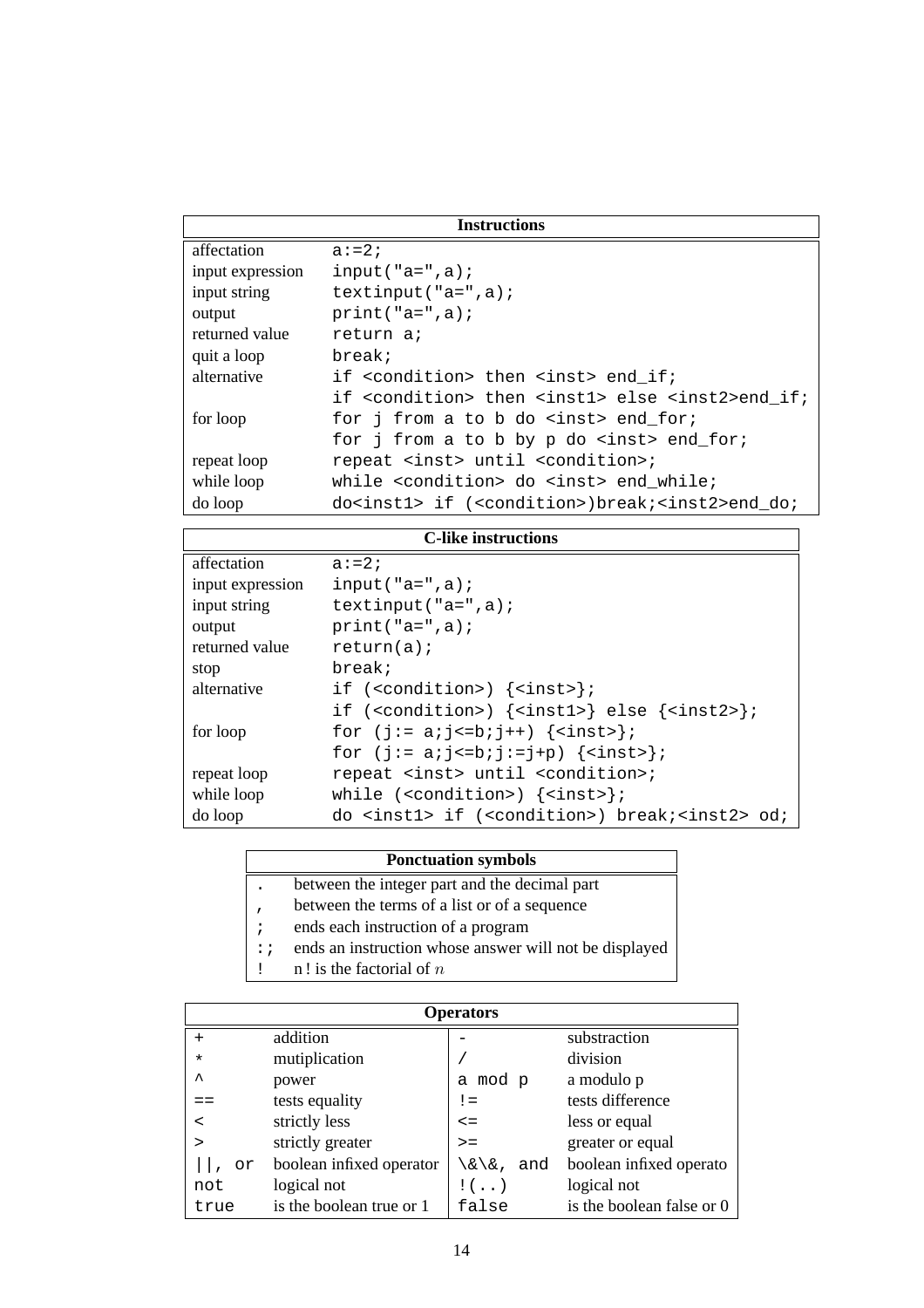# Xcas **reference card : the turtle**

| <b>Moves</b> |                   |  |
|--------------|-------------------|--|
| clear efface | clears the screen |  |
| forward      | forward           |  |
| backward     | back              |  |
| jump         | jump              |  |
| side_step    | side step         |  |
| turn left    | turns left        |  |
| turn_right   | turns right       |  |

| <b>Colors</b>  |                                                   |
|----------------|---------------------------------------------------|
| pen            | gives the color of the pencil.                    |
| hide turtle    | hides the turtle                                  |
| show turtle    | shows the turtle                                  |
| draw turtle(n) | draws the turtle, the shape is filled if $n$ is 0 |

| <b>Shapes</b>    |                                                        |  |
|------------------|--------------------------------------------------------|--|
| turtle_circle    | circle or arc of circle                                |  |
| filled_triangle  | filled triangle                                        |  |
| filled_rectangle | filled rectangle (or square, rhombus, parallelogram)   |  |
| disc             | filled circle (or angle sector) tangent to the turtle. |  |
| centered_disc    | circle (or angle sector) with the turtle as center     |  |
| filled_polygon   | fill the polygon that has just been drawn before       |  |

| <b>Legends</b> |                                            |  |
|----------------|--------------------------------------------|--|
| write string   | write on the screen at the turtle position |  |
| signature      | put a signature at the screen left botton  |  |

| Turtle programs                       |                                                                                    |  |
|---------------------------------------|------------------------------------------------------------------------------------|--|
| if <c> then <inst> end_if</inst></c>  | $\langle$ inst > are done if condition $\langle c \rangle$ is true                 |  |
| if <c> then <inst1> else</inst1></c>  | $\langle$ inst1 > (or $\langle$ inst2 >) are done if                               |  |
| $<$ inst2> end_if                     | condition $\langle c \rangle$ is true (or false)                                   |  |
| repeat_turtle n, <i1>, <i2></i2></i1> | repeat <i>n</i> times the instructions $\langle i1 \rangle$ , $\langle i2 \rangle$ |  |
| for j from j1 to j2> do               | $\langle$ inst $\rangle$ are done with an iteration variable                       |  |
| <inst> end_for</inst>                 | j with a step=1 for the iteration                                                  |  |
| for j from j1 to j2 by                | $\langle$ inst $\rangle$ are done with an iteration variable                       |  |
| p do <inst> end_for</inst>            | $j$ with a step $p$ for the iteration                                              |  |
| while <c> do <inst></inst></c>        | $\langle$ inst $\rangle$ are done while condition $\langle c \rangle$ is           |  |
| end while                             | true                                                                               |  |
| return                                | return the value of a function                                                     |  |
| input(a)                              | get a value from the keyboard, stores it in $a$ ,                                  |  |
| textinput(a)                          | get a string from the keyboard, stores it in $a$                                   |  |
| write('toto', a, b)                   | write functions $a, b$ in a file named $toto$                                      |  |
| read('toto")                          | read the functions from the file named toto                                        |  |